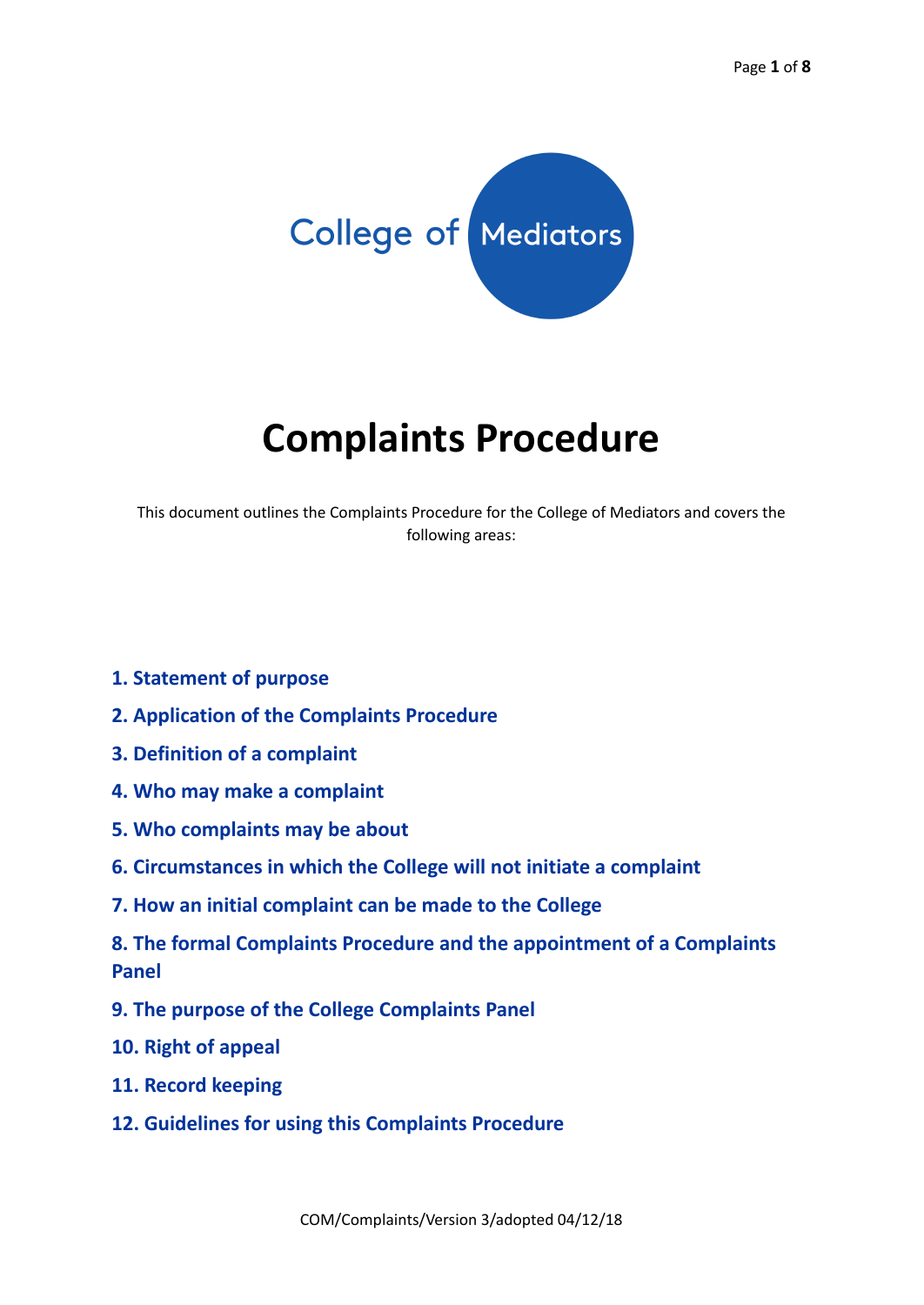#### Statement of purpose

The College of Mediators sets, promotes, maintains and improves the highest standards of professional conduct for those practising and working in any field of mediation. This Complaints Procedure aims to help maintain and encourage those high standards. It sets out when and how complaints relating to a mediator's practice should be dealt with by the College.

All practising members of the College are subject to this procedure and are made aware of it. It only applies to individual practising members, and former members, of the College.

A copy of this procedure is also made available to any person notifying us that they wish to make a complaint about a College member.

As a general principle, and in the spirit of mediation, we support the informal resolution of complaints by agreement of those concerned, wherever possible. This document outlines the formal process to follow for complaints about College members where this has not been achieved.

As a Member Organisation of the Family Mediation Council, the College Complaints Procedure complies with the standards laid down in the Family Mediation Council Manual of Professional Standards and Self-Regulatory Framework, and the Family Mediation Council Code of Practice.<sup>1</sup>

# **2. Application of the Complaints Procedure**

2.1 The College requires that all mediation providers have a clear, accessible complaints procedure in place, which is made known to users of their services as a matter of course in the initial stages of the mediation process. This will be available either verbally or, preferably, in writing. Every attempt should be made to resolve complaints at a local level through these procedures before the College becomes involved. Responses to complaints should be dealt with promptly and directly, in the first instance by the mediator[s] concerned and, in the second instance, by their mediation service or Professional Practice Consultant or supervisor.

2.2 In addition to 2.1 above, local procedures will be considered to be exhausted where there has been no response to a complaint by the mediator or the service.

2.3 Members should also give information about a complainant's right to escalate their issue to the College once these avenues have been exhausted.

2.4 In the case of family mediation providers, this information should also include details of the right of the complainant or the mediator to appeal to the Family Mediation Council if they are not satisfied that these procedures have been followed.

Where family mediators are members of more than one Member Organisation of the Family Mediation Council, their complaints procedure should make clear which route complainants are advised to follow in order to make a complaint.

2.5 Any Agreement to Mediate signed by the participants in a mediation should contain a clause agreeing to the release of information contained in their file for the purposes of investigation if a complaint is initiated with the College. In the case of family mediation this should include the release of the same information to the Family Mediation Council in the event of an appeal.

 $1$  See the Family Mediation Council Manual of Professional Standards and Self-Regulatory Framework (2014): Part 5: Complaints, disciplinary processes, withdrawal of accreditation p36ff.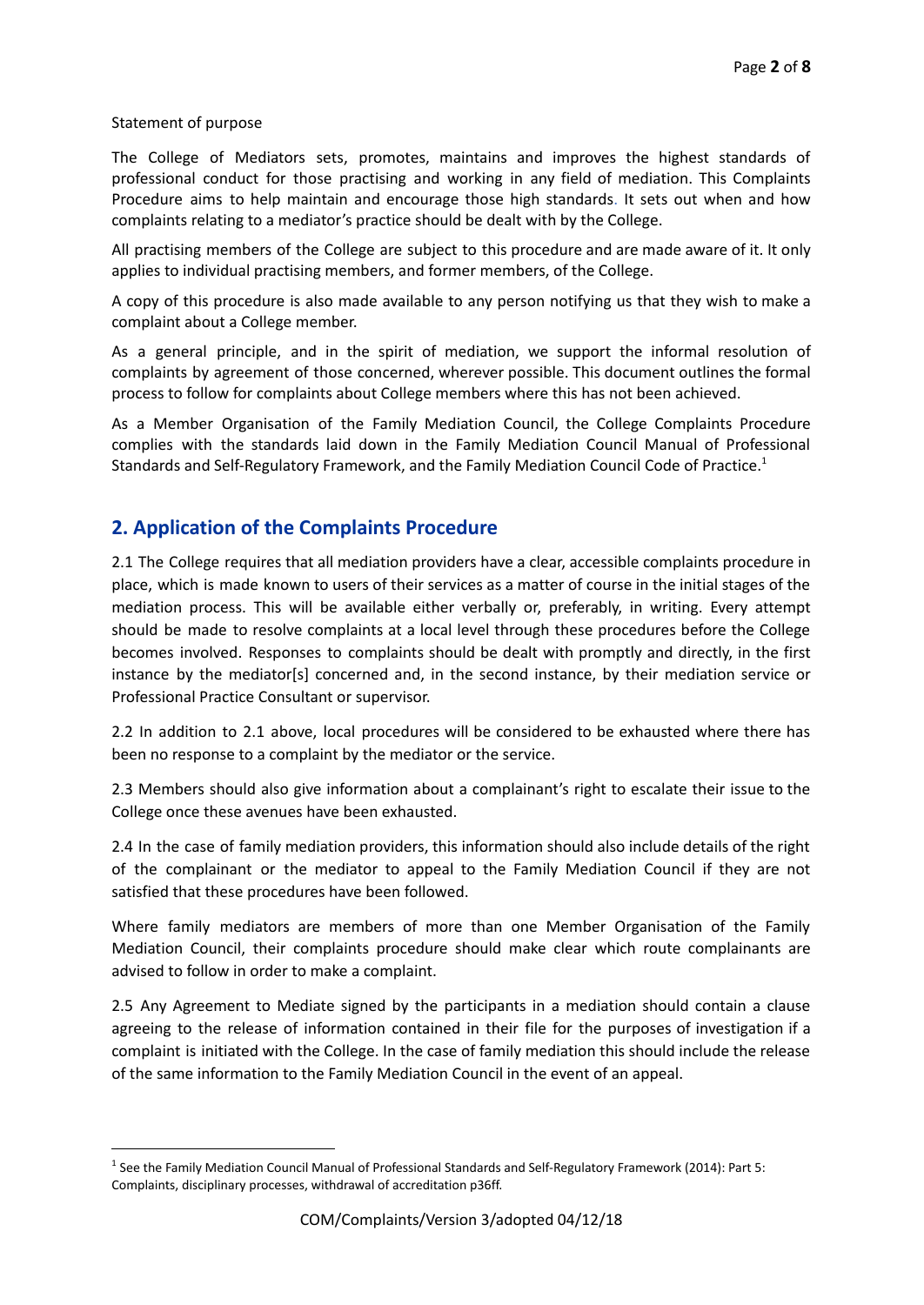2.6 If the issue has not been resolved locally, a representative of the College will, in the first instance, attempt to address the matter informally by agreement.

2.7 Where it is not possible to reach an informal agreement at a local level between the complainant and the College member, we will, where appropriate, instigate this Complaints Procedure. An independent panel consisting of members who have no prior involvement in the case will be appointed to investigate the complaint and consider:

a) whether or not the complaint is upheld;

b) whether there are any recommendations for future improvements in practice to the member concerned;

c) whether any remedial or disciplinary actions are required.

2.8 Where remedial or disciplinary actions are required, the same panel will decide on the appropriate steps to be taken.

#### **3. Definition of a complaint**

A complaint is an expression of dissatisfaction with the service provided by a member of the College in relation to their mediation practice. In particular, where the complainant is of the view that there has been a breach of the Code of Practice of the College or of the Family Mediation Council, the matter will be regarded as a complaint.

#### **4. Who may make a complaint**

Complaints may be made by the following people:

- mediation clients, including persons attending mediation information and assessment meetings or other initial consultations face to face or by phone;
- other mediators, including Professional Practice Consultants;
- others directly affected by or disadvantaged by their dealings with the member's actions as a mediator;
- people acting, with permission, on behalf of participants to mediation who do not have either mental or physical capacity to participate in the process without support.

## **5. Who complaints may be about**

Complaints falling under this procedure may be made about:

- mediators;
- Professional Practice Consultants or supervisors (in relation to their mediation practice or their supervision practice);
- former members of the College, *if* the matter occurred during the period of their membership and subject to time limitations, at the discretion of the College. In the event that a member resigns after a complaint has been made, during the investigation of a complaint or after disciplinary actions have been recommended, the process will nevertheless proceed to a conclusion.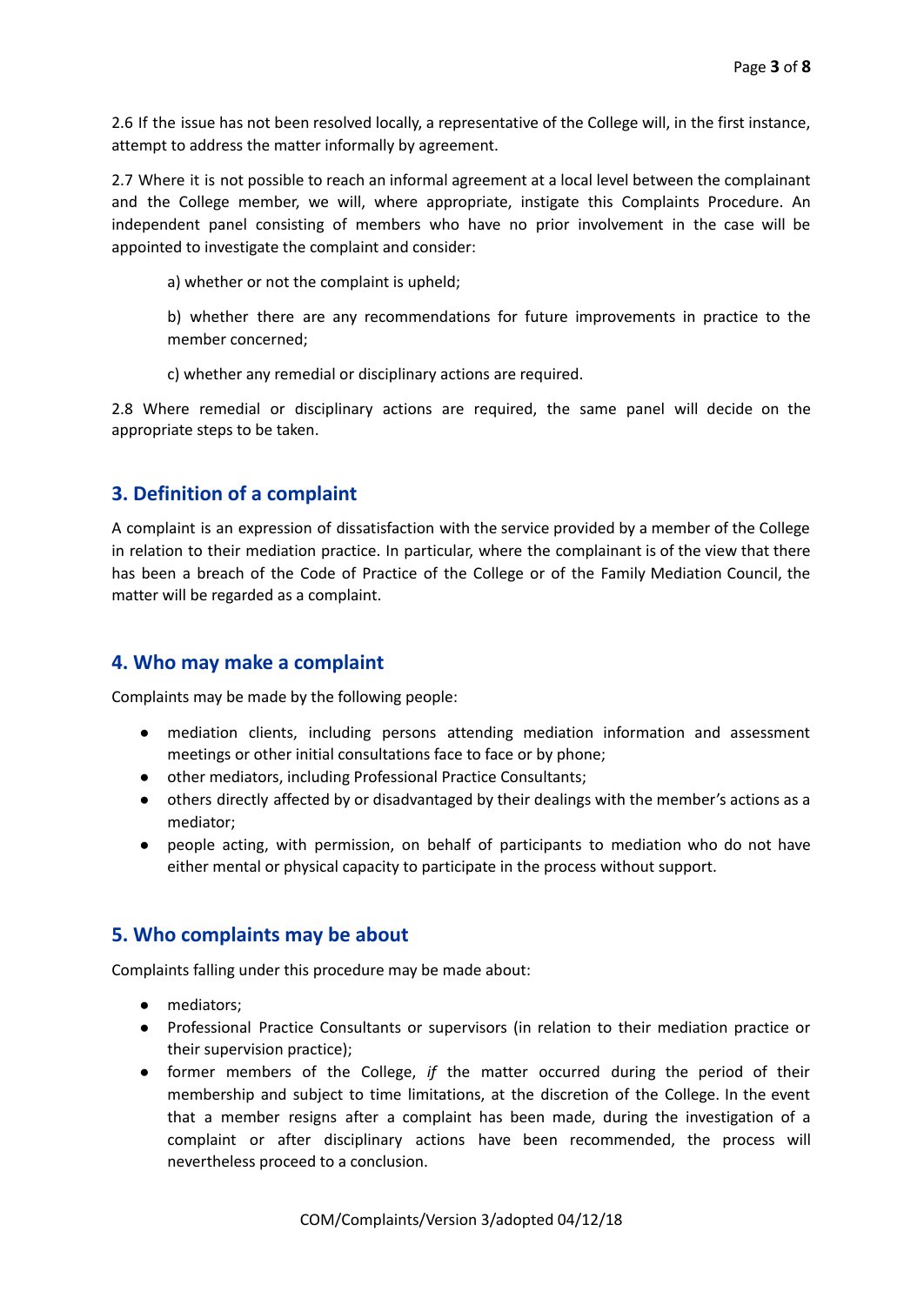# **6. Circumstances in which the College will not initiate a complaint**

We will not invoke the complaints procedure where:

- the issue is regarding restitution of mediation fees;
- none of the participants involved has attempted to resolve the issue;
- the complaint is considered to be purely personal on the part of the complainant, for example concerning mediation outcomes rather than process.

# **7. How an initial complaint can be made to the College**

7.1 A potential complainant should approach the Co-ordinator of the College in the first instance

- by phone using the following number: 0845 65 85 258
- by email to the College to the following address: [admin@collegeofmediators.co.uk](mailto:admin@collegeofmediators.co.uk)

If other means are needed, the College will give assistance if asked to do so.

The College will deal as promptly as possible with all potential complaints received and will respond to the initial query within two weeks.

7.2 The Co-ordinator will listen to the complainant and make a record of:

- the name of the complainant;
- the name[s] of the mediator[s] concerned;
- the nature of the complaint;

7.3 The Co-ordinator will:

- enquire as to how far the local complaints procedure has been applied;
- decide whether or not it is appropriate for the College to treat the matter as a complaint.

7.4 If the local procedure has not been observed, as outlined in 2.1, the Co-ordinator will

- advise the complainant of the need to do this and of our complaints process;
- seek the complainant's permission to inform the member of the issue;
- agree a follow up process with the potential complainant;
- contact the member and inform them of the issue, as agreed with the complainant;
- ensure the member's understanding of our Complaints Procedure and agree a follow up process with them.

7.5 If the complainant and the mediator both agree that the matter is resolved at this stage, it will be recorded as closed.

7.6 If a local procedure involving the complainant, the mediator and the Professional Practice Consultant or supervisor has been unsuccessfully attempted, the Co-ordinator will offer to support the parties to resolve the matter informally through a facilitated exchange or through mediation.<sup>2</sup> They will approach a member of the College's Board of Directors or the Professional Standards Committee to facilitate this.

 $2$  This may be conducted by the Co-ordinator themselves or a member of the Board or PSC as appropriate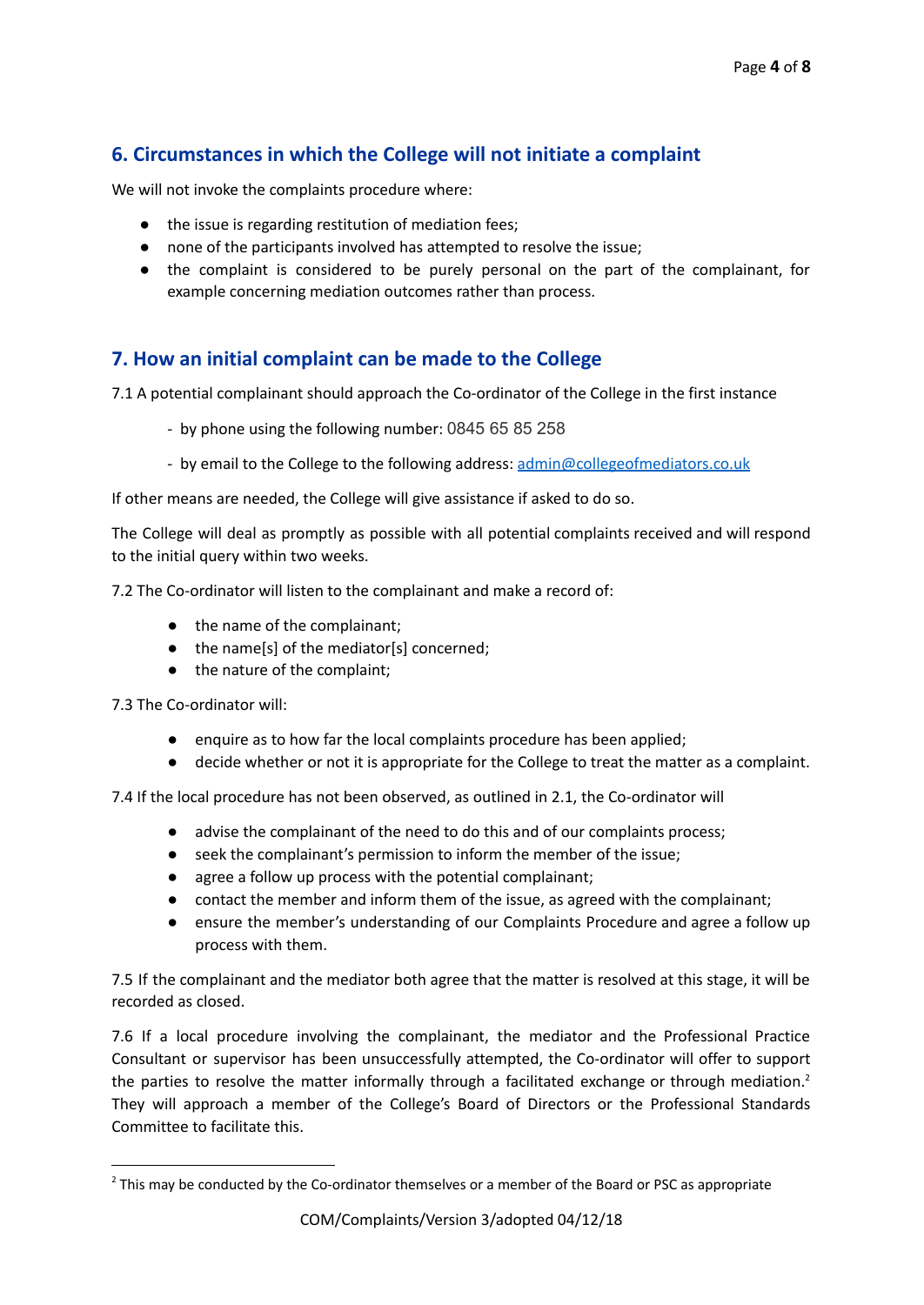7.7 If the complainant and the mediator undertake a facilitated exchange or mediation and both agree that the matter is resolved at this stage, it will be recorded as closed.

7.8 If the matter remains unresolved, the College will initiate this Complaints Procedure.

# **8. The formal Complaints Procedure and the appointment of a panel**

8.1 The College aims to deal with formal complaints within three months of their receipt.

8.2 The Co-ordinator will send a copy of the Complaints Procedure and the Code of Practice to the complainant and the member.

8.3 The complainant will be asked to give a detailed written account of the nature of the complaint, including a written chronological timeline of events, any interactions and key points.

8.4 Upon receipt of a full outline of the complaint by email, we will acknowledge receipt by email within seven days.

8.5 The mediator[s] and their Professional Practice Consultant[s] will be informed that the written complaint has been received and a copy of the complaint will be sent to them for comment.

8.6 A response to the complaint from the mediator[s], in consultation with their PPC[s], will be expected in writing, normally within twenty-eight days of the date of the email from the College. We will ask for an explanation of any response made after twenty-eight days. This response should include a written chronological timeline of events, any interactions and key points.

8.7 The Co-ordinator will ask for volunteers from the Board and the Professional Standards Committee to form a panel of up to four members. Panel members will have no previous knowledge of the situation and will investigate the complaint without bias or presupposition.

8.8 The Co-ordinator will send all the relevant written information received and a record of any discussions and actions taken to all members of the Complaints Panel within seven days.

8.9 The panel may request additional documentation or written clarification or both of these from the complainant or the mediator.

8.10 The panel will consider all relevant information and meet to consider their decision within fourteen days of receiving the written information about the complaint.

8.11 The outcome of the complaint will be recorded on a form (Outcome of Complaints Investigations Form) and sent to the complainant, the mediator and their Professional Practice Consultant within two days of the decision. A copy will be sent to the Co-ordinator at the same time.

8.12 Should the complaint be upheld and it is necessary that action is required of the member, the same panel will decide on the necessary recommendations and any remedial actions. These will also be recorded on a separate form (Recommendations and Actions Following a Complaint) and a copy sent to the member, their Professional Practice Consultant or supervisor and, in the case of a family mediator, the Family Mediation Council.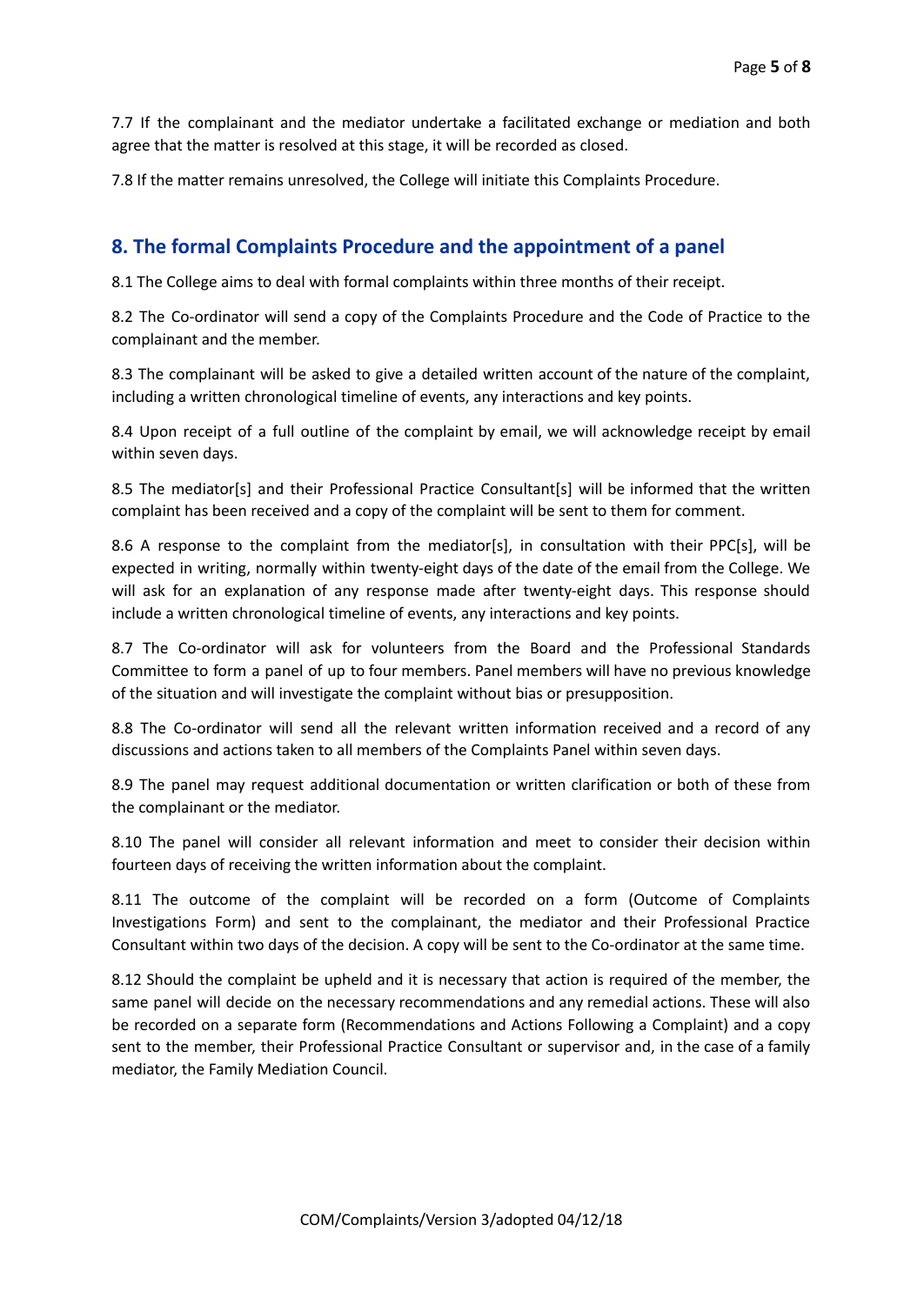# **9. The purpose of the College Complaints Panel**

9.1 The Complaints Panel will be appointed from members of either the College's Board, the Professional Standards Committee or both, and will be composed of a maximum of four people.

9.2 The purpose of the panel is to:

- investigate the complaint;
- make a decision as to whether or not it should be upheld;
- make recommendations, where appropriate, to improve future practice on the part of the mediator;
- if necessary, take steps where it is established that there has been a breach of the College's Code of Practice

9.3 The College cannot prevent a mediator from continuing to practise. We can, however, terminate the membership of a mediator where the issue is considered to be serious enough to do so. The circumstances in which this might occur are:

- where allowing the member to continue to practise would constitute a significant risk to clients, members of the public, or other professionals or co-workers;
- where there has been deliberate dishonesty or gross negligence on the part of the member.

In the case of family mediators, we must also inform the Family Mediation Council when a member's membership has been suspended. On receipt of this information, the Family Mediation Council would consider the removal of the member from their accredited status. As a Member Organisation of the Family Mediation Council, we must share relevant information, where it is legal to do so, with other Member Organisations and may take account of decisions previously made. (see Family Mediation Council Standards Framework Manual, Part 5.1.c p39)

9.4 Recommendations may include suggestions such as:

- reviewing existing policies and practices of the member;
- undertaking additional training in a specific aspect of mediation practice;
- addressing specific practice issues in supervision.

9.5 Further actions may include:

- requiring additional training and providing evidence that it is undertaken;
- requiring that practice issues are addressed in supervision and providing evidence that this has occurred;
- revoking the membership of the mediator in question;
- issuing a formal warning of the above.

9.6 Complaints are to be investigated on a case by case basis and panel recommendations are to be made without reference to previous complaints against the same mediator.

9.7 However, where there have been several complaints about the same mediator, and the mediator has not followed recommendations or changed their practice, or where formal warnings have previously been issued, the Co-ordinator may draw the situation to the attention of the Board. In this event, the following procedure will apply:

9.7.1 The Co-ordinator will keep a general record of formal investigations, panel recommendations and any information about the implementation of these recommendations.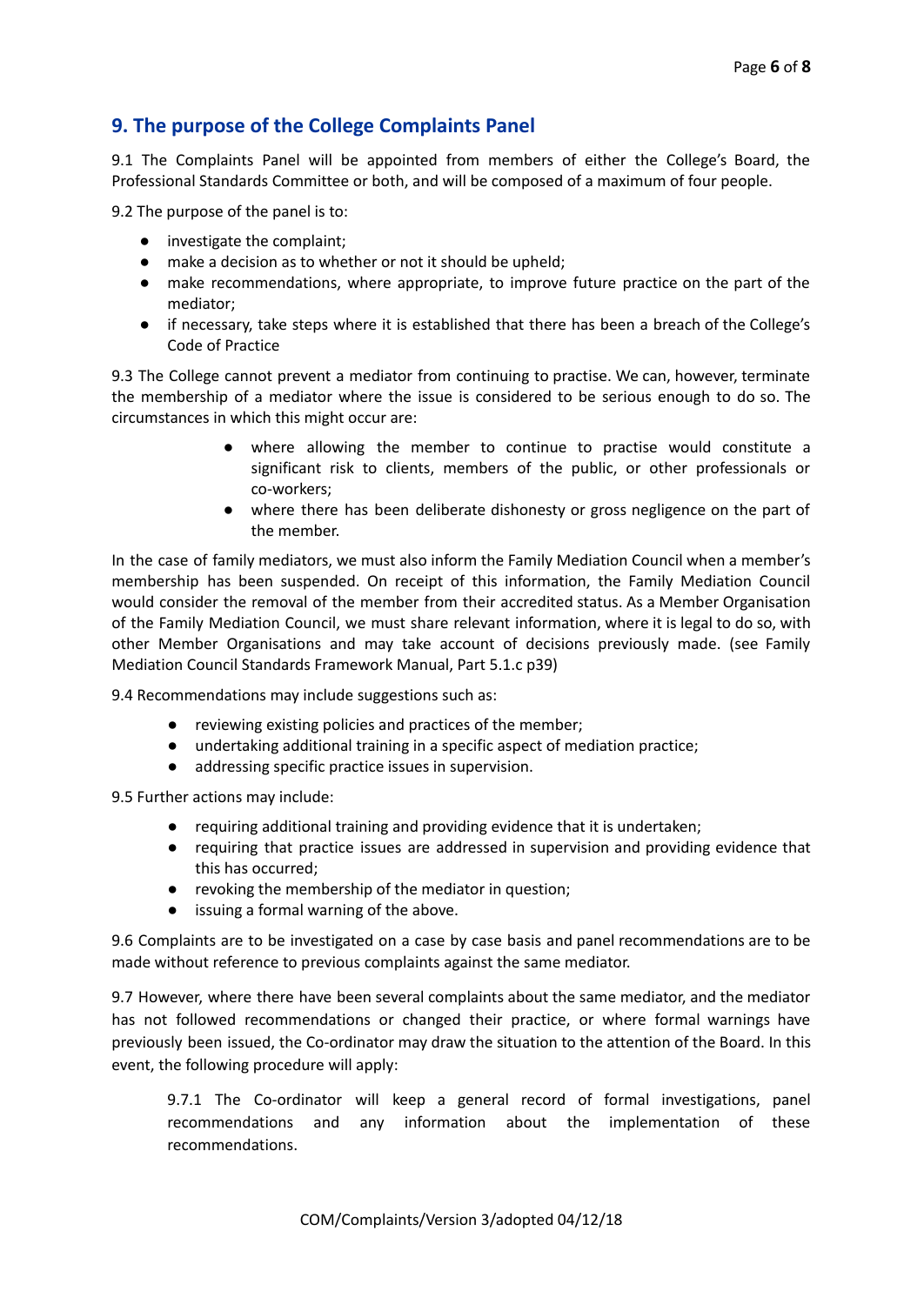9.7.2 In circumstances where the Co-ordinator is aware that the same member has been the subject of several complaints and this gives cause for concern, they may bring it to the attention of the Board. The circumstances that might trigger this would be:

- three or more previous complaints against the same member that have been upheld;
- knowledge of recommendations made by previous panels that the member has not acted upon;
- the Co-ordinator is aware of concerns regarding the member's conduct in dealing with the Complaints Procedure.

9.7.3 The Co-ordinator will inform the member in question that they have found it necessary to bring the situation to the attention of the Board and invite a response.

9.7.4 The Board will convene a special meeting to consider any further action.

9.7.5 Where the Board is of the view that the member has repeatedly acted outside the Code of Practice and has failed to change their practice, it is within its power to determine that the mediator's membership of the College is brought to an end. In the case of a family mediator, a report to this effect will be made to the Family Mediation Council.

#### **10. Right of appeal**

10.1 If either the complainant or the mediator are not satisfied with the outcome of the investigation they may appeal, if they are of the view that

- the procedures set out in this policy have not been followed;
- the outcome and the requirements of the panel are unfair or disproportionate.

10.2 The appellant must set out their objections in writing and email them to the Co-ordinator within seven days of being informed of the outcome of the panel.

10.3 The Co-ordinator will respond by email within seven days and will appoint a new panel of three people from the Board or the Professional Standards Committee who have had no prior involvement in the case.

10.4 The Co-ordinator will provide the appeal panel with all the information gathered about the complaint up to that point.

10.5 One member of the panel will be asked to:

- identify the issues;
- speak to the complainant and the mediator;
- review the process and the outcome;
- report back to the other two panel members, neither of whom will have been on the original panel.

10.6 The appeal panel will then make a decision, within one month of their appointment, as to whether the case needs to be re-opened.

10.7 The appellant will be informed by email of the decision within two days.